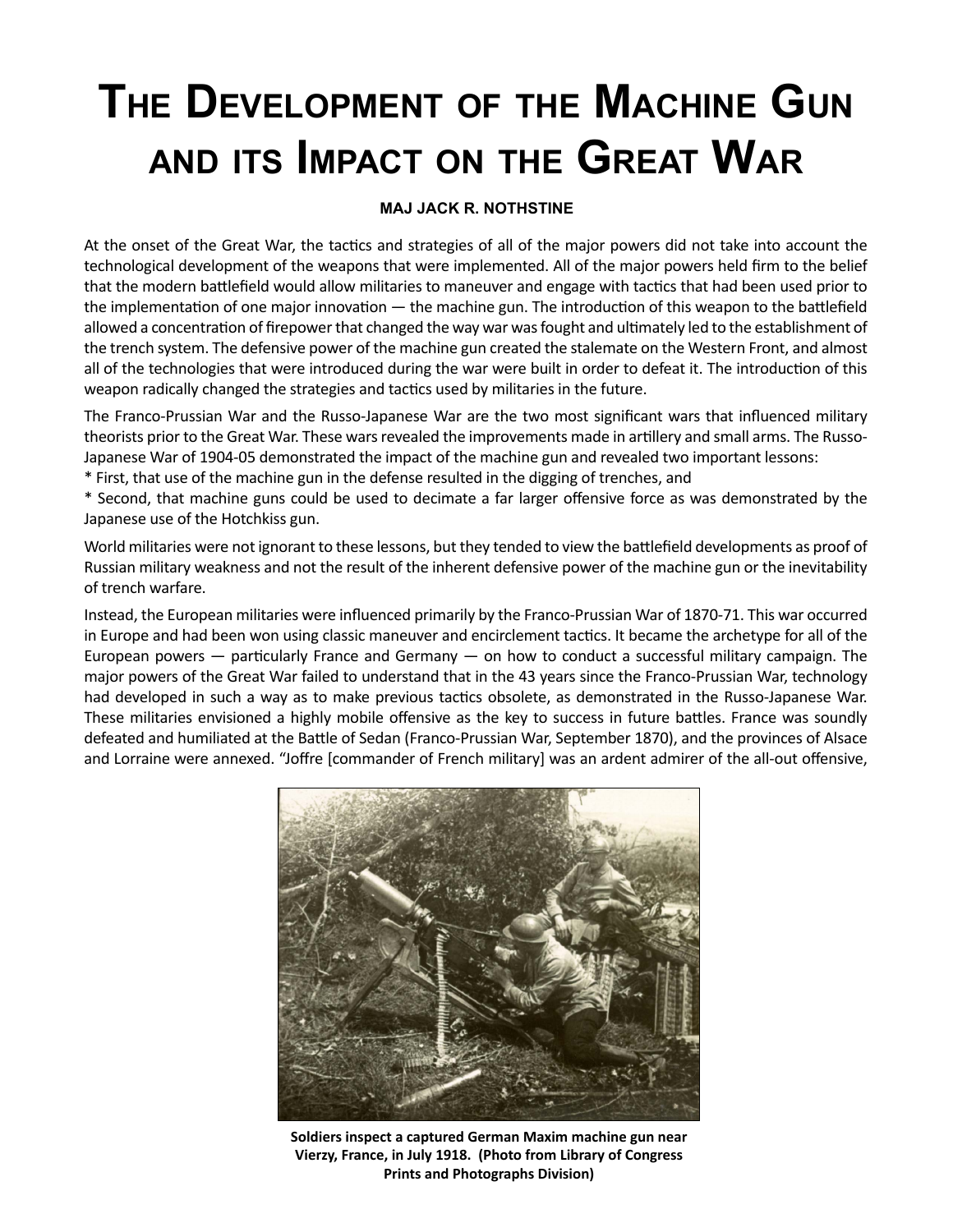l'offensive à out-rance. He vowed never again to allow a French army to be encircled as at Sedan."<sup>1</sup>

 It was from these origins that the spirit of the offense became the cornerstone of all the major powers' military power of infantry weapons would force troops to dig in for defense. Between the trenches a fire swept zone would remarkably accurate, the professional militaries of the time dismissed his claims, citing once again the importance of the offensive spirit (Elàn). It is true that the French believed that it was the offensive spirit that would win battles, but in reality all of the European powers were duped into the belief that the spirit of the infantry would be able to break strategies. Prior to the Great War, a Polish writer named Jean de Bloch wrote a book arguing that "the increased fire be created which could be crossed only at the cost of devastating losses."<sup>2</sup> Although his prediction turned out to be troop morale and offensive spirit. History seems to judge France particularly harshly when regarding its reliance on a fortified defense. They all believed it would be the power of their offense that would be decisive in future wars.

 When the Great War began in 1914, the attacks were linear in nature and based on pre-war theories which didn't Once the main force made contact with the enemy, reserves were fed into the battle in order to fill the gaps created to make the opposition waiver. Then, theoretically, once the enemy began to waiver, a bayonet charge would deliver the final blow. "Victory would result, therefore, not from superior tactics, or even superior weaponry, but from the account for the machine gun. Each battalion advanced shoulder to shoulder with a screen of skirmishers out front. by casualties. The advancing force had two objectives: to suppress enemy fire and inflict sufficient causalities in order imposition of superior will."<sup>3</sup> In reality, attacks very rarely ever culminated in a bayonet charge.

 Much has been made of the battles of attrition, such as Passchendaele, Verdun, and on the Somme that occurred later in the Great War. Often the initial battles, which were not fought from trenches, have been forgotten. The impact of the machine gun was felt early on, and the result was the largest number of losses during the war. "The total number of French casualties (killed, wounded, or missing) was 329,000. At the height of Verdun, the three- month period February to April 1916, French casualties were 111,000."4 It was the impact and associated losses of enormous losses in August and September 1914 were never equaled at any other time, not even at Verdun: the the machine gun that drove the major combatants into the trenches. The machine gun came to represent the use of technology applied to weaponry. The power it gave to a single man made the offensive doctrine of the European powers obsolete, forcing the armies on the Western Front into trenches. All of the combatants were left with the option to dig in or be annihilated.

 The primary reason the machine gun caused trench warfare was that the weapon was defensive. The Maxim and ammunition. The French and British machine guns of 1914 were not much better: the French Hotchkiss weighed in a defensive role because it was far too heavy to incorporate in a highly mobile offensive manner. The results "I cannot help wondering why none of us realized what the modern rifle, the machine gun, motor traction, the aeroplane, and wireless telegraphy would bring about."6 Hotchkiss models were significantly smaller than previous models, but they were still heavy by modern standards. The German Maxim 08 weighed between 136.4-146.3 pounds. and required at least six men to carry it and its 103.4 pounds and the British Vickers-Maxim 118.8 pounds.<sup>5</sup> This meant that the machine gun could only be utilized were catastrophic and completely unforeseen by the military leadership. Sir John French, commander of the British Expeditionary Force (BEF), captured the bewilderment of the now engaged European militaries when he said,

 Because they were occupying significant areas of France and Belgium, they did not face the same political pressures West, forcing the Allies to take an offensive strategy. The Germans also had a greater number of machine guns than the Allies. "At the beginning of the war, the German army had more than 4,500 machine guns, compared with 2,500 By 1915, a series of trenches stretched from the English Channel near Ostend to the northern border of Switzerland. This situation would remain relatively unchanged until 1918. The Germans started 1915 with several major advantages. to attack that the Allies had. The German army had chosen the areas for their trenches, and they naturally chose terrain that favored the defense. This meant that the Germans were able to take a primarily defensive position in the for France and fewer than 500 in the British army."7

 the Germans with the hope that a combination of weight in numbers and offensive spirit would drive holes in the The Allies stuck to their now outdated doctrine and attempted a number of attacks by overwhelming forces against German lines. They were a wholesale failure. The Allies demonstrated a complete inability to change their tactical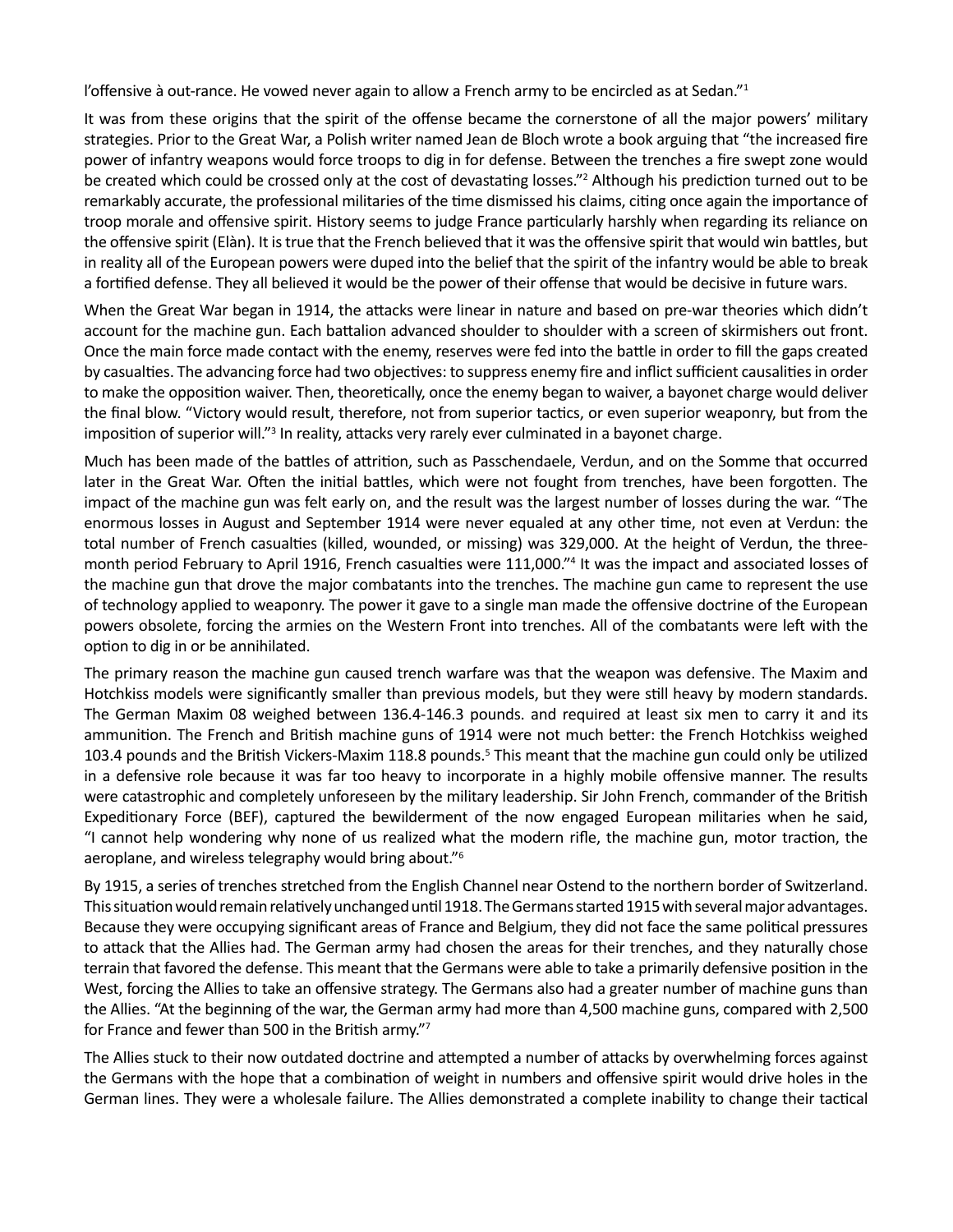doctrine despite the unsuccessful nature of their repeated attacks. This lack of understanding was epitomized by weapon."<sup>8</sup> British-Commander-in-Chief Douglas Haig, who in 1915 asserted that the machine gun was "a much overrated

 covered by the fire of multiple machine guns. This process of overlapping machine-gun fire was particularly successful shot at from two separate locations. This made it very difficult for an offensive assault to achieve cover because the enemy fire was coming from two separate directions. To further enhance the fire power of the machine gun, barbed wire became a common feature in "no man's land". It was used by both sides in order to slow down an attack and to advance, we were very worried; they looked as if they must overrun our trenches. We were very surprised to see The German army would place their machine guns in such a manner that all areas of "no man's land" were being because it meant that if an individual machine gun was knocked out of action, the weapons to the right and left of it could still cover all of the space between the trenches. It also meant that at all times the individual attacker was being channelize the enemy into areas where they could easily be killed, called "kill zones." At the Battle of the Somme, one German soldier commented about how easy it was to defend against such an attack: "When the English started them walking… When we started firing, we just had to load and reload. They went down in the hundreds. You didn't have to aim, we just fired into them."9

 before reaching the enemy trenches, all the while under machine-gun fire. Once the wire had been breached, the attackers would naturally mass at the opening, thus presenting an even more attractive target to overlapping fire. Expressing the feelings of a soldier facing masses of machine guns, French author Henri Barbusse described a French platoon waiting to attack: "Each one knows that he is going to take his head, his chest, his belly, his whole body, and all naked, up to the rifles pointed forward, to the shells, to the bomb piled and ready, and above all to the mechanical The attackers now had to run across open but uneven ground and cut through massive quantities of barbed wire and almost infallible machine guns."10

 munitions. The concept was simple. They would bombard the German lines which would kill the front-line defenders Artillery, as an indirect fire weapon, was still in its infancy, however, so it failed to achieve these two main objectives and was therefore unable to overcome the supremacy of the machine gun. The process of aiming indirect artillery on artillery made extensive gains impossible. The process for targeting artillery was time consuming. The artillery's "Once beyond their original front line, the [attacking units] were no longer working from accurate maps and aerial In an effort to break the deadlock, the British and French began to rely heavily on their superior supply of artillery and destroy the barbed-wire obstacles. This would allow the Allies to move forward and seize the enemy trenches. fire (called registering) was notoriously inaccurate and unreliable. Even if the assault was successful, a dependency reliance on registration meant that it was only effective to a range where targets could be accurately identified. photographs. The enemy did not occupy such obvious positions, and many attacks came unstuck in hidden belts of barbed wire or were decimated by previously concealed machine guns."<sup>11</sup>

 result in significant gains. This was exemplified in the Battle of the Somme, which would later become iconic to the well defended. When the assault began, the Germans emerged from the bunkers, positioned their machine guns, when the offensive was called off, the deepest British penetration was seven miles from their starting point on July 1. Even when artillery was effective, it still failed in its two main objectives. Artillery failed to destroy the barbed wire or sufficiently kill the defenders in the front-line trenches. Although they produced many casualties, they did not British for the futility of the frontal assault. During this battle, the British falsely believed that they could overwhelm the defensive might of the German trenches and machine guns with artillery alone. The tactic proved unsuccessful. When the infantry began their attack, they found that the German wire was intact and the German trenches were and proceeded to mow down the advancing British infantry. "No matter how heavily the artillery pounded the enemy trenches, a few German machine guns survived and cut down thousands of attacking infantrymen. By November 19, They lost 419,654 men. The overwhelming majority of the dead fell to the machine gun."12

 The deadlock caused by the machine gun gave birth to a number of new technologies. In April of 1915, the German gas from cylinders was that the wind had to be just right, lest the gas blow back into the [attackers] own trench."<sup>13</sup> The Great War also saw the first military use of the airplane. The airplane was used primarily as a reconnaissance vehicle. When the war began, all of the aircraft were unarmed, but through the course of 1914, aircrews began to army first used chemical weapons — in the form of chlorine gas — at the Second Battle of Ypres. The gas was a terrible new weapon, but ultimately it proved too uncontrollable to be used successfully. "The problem with releasing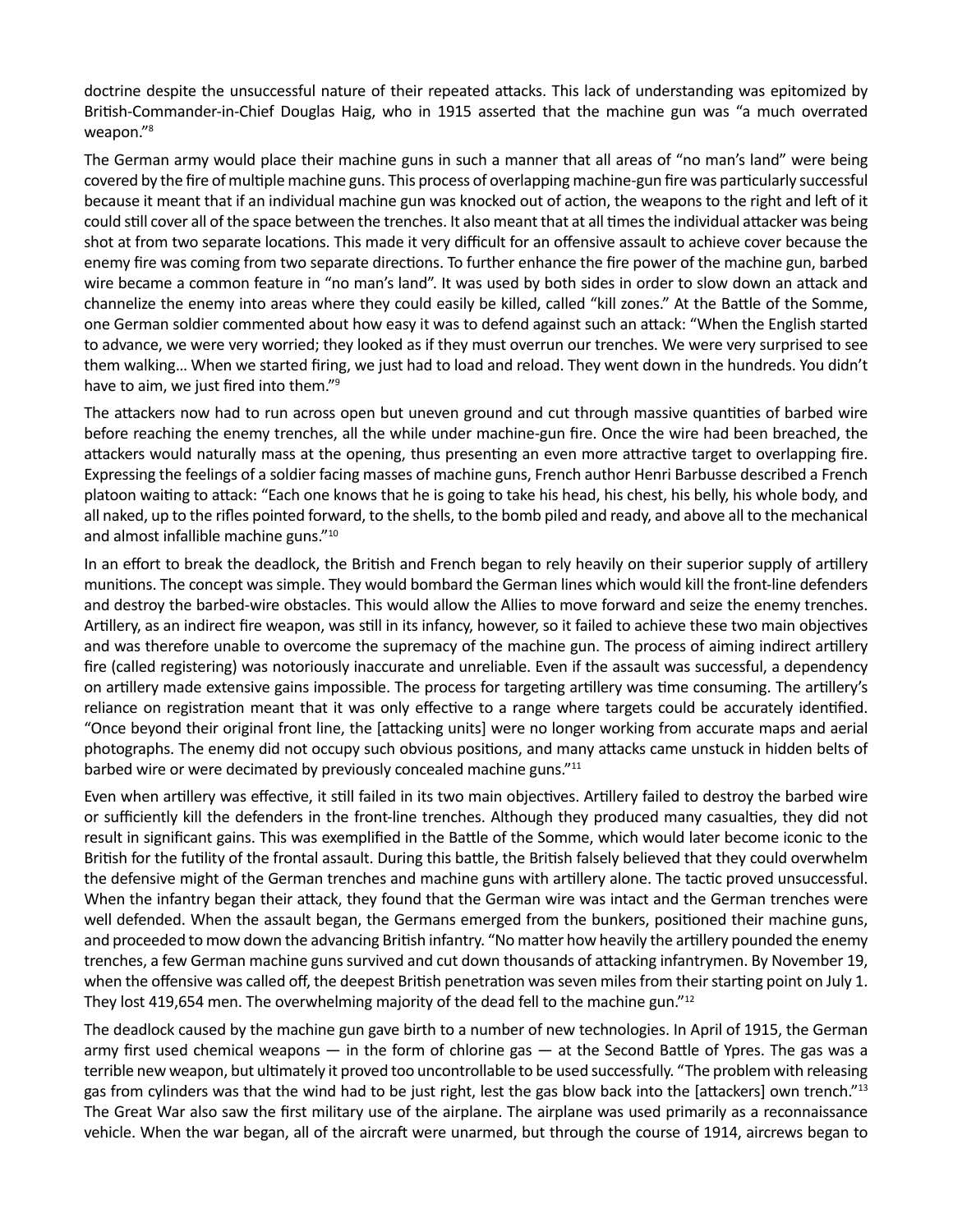carry revolvers and carbines in order to attack other enemy aircraft. In 1915, all the major combatant powers began experimenting with machine-gun technology in the air.

 the machine gun. The tanks deployed by the British came in two separate models: "the male version which included mounted machine guns. The presence of machine guns is very revealing. The tank was seen as a means of carrying successful offensive actions against machine guns was to use other machine guns. In the Great War, tanks suffered from mechanical defects and were extremely slow (1.8 miles an hour on level terrain). For example, on 8 August 1916, the British began with "more than 450 [tanks] on the first day; there were about 150 left on the second day, and 85 on the third."15 Most of the tanks failed to even make it across "no man's land." The tank would ultimately become a decisive weapon in World War II, but it would require years to improve the construction of the weapon In 1916, the tank first saw action during the Battle of the Somme. The tank appeared to offer the perfect solution to six-pounder guns, and a female, which had only machine guns."<sup>14</sup> Later French and German tanks would also have the power of the machine gun onto the offensive. It recognized that the best chance the infantry had of executing and perfect the tactics.

 defensive and as a result suffered fewer casualties than the Allies. The German army was more progressive in tactics, More importantly, the German military began a long process of revising its tactical doctrine. The process would result in the development of modern small unit tactics and offered the most successful countermeasure to the supremacy The most successful efforts to overcome the supremacy of the machine gun came not from technological advances but from tactical changes. On the Western Front, the Germans had the advantage of being able to maintain the having learned much by watching the continuous ineffectual results of Allied offensives. In 1915, "German divisions got smaller; this was seen as proof that Germany was running out of men, but in terms of firepower — which was the important measure — the divisions were becoming more and more powerful as machine guns replaced rifles."16 of the machine gun.

 Initially, the German military suffered the same fate as the Allies during offensive operations in 1915, but as opposed 1915, the German General Staff began exploring several different approaches to combat, and they were able to active defense, which meant that limited attacks should be made even while holding a defensive line. The Germans by the Allies. The Germans began operating in battalion or company-size elements using hand grenades as a primary making downward. In order to execute these actions, the soldiers had to be better trained and able to operate with to the Allies they recognized that they needed to address shortcomings in the way they conducted assaults. In see marginal successes over the next few years because of their tactical refinements. German doctrine called for an created elite units called Storm Troops (Sturm Abteilungen) — "infantry able to mount countering attacks that would throw the decimated attacking force back to its own line."17 The Storm Troops were given greater ability to conduct tactical experiments and develop offensive tactics. The result was a sharp contrast to the grand offensives launched weapon (thus the origin of the word panzergrenadier). The goal was to move with small units under the cover of darkness or by using a short artillery barrage. German tactics worked because the Germans decentralized decision minimal leadership. The result was the formation of modern small unit tactics and the increased role of NCOs.

 In combination with their decentralized tactics, the Germans employed sub-machine guns. In 1914, the Germans began gathering the Danish Madsen and captured Lewis sub-machine guns from the British in 1916. These weapons were distributed to Storm Troops and played an important role in German counterattacks at the Somme.<sup>18</sup> After numbers significant enough for them to make an impact on Storm Troop tactics. "Fed by 100- or 200-round belts, the MG08/1915 could provide much greater volume of fire than the Lewis or Chauchet light machine guns being used by the Allies, and despite its weight (43 pounds), it anticipated the tactical role of the [machine gun] in World War creation of the assault rifle. the Somme the German army introduced its own light machine gun — the MG08/15. These were produced in II."<sup>19</sup> Technical refinements to the sub-machine gun continued after the Great War and would ultimately result in the

The Germans demonstrated their evolving small unit tactics during two large scale German offensives  $-$  Verdun in 1916 and the Offensive of 1918. At Verdun, General Von Falkenhayn engaged the French in a number of limited engagements that were meant to take small amounts of land using Storm Troop tactics to limit casualties. Once territory was gained in one area, the attack was shifted to another section. These small gains would add up to significant territorial gains. French General Maurice Sarrail described the method as such: "They conquer parcels of terrain where the loss or gain is of minimal importance, but their operations permit them to conserve moral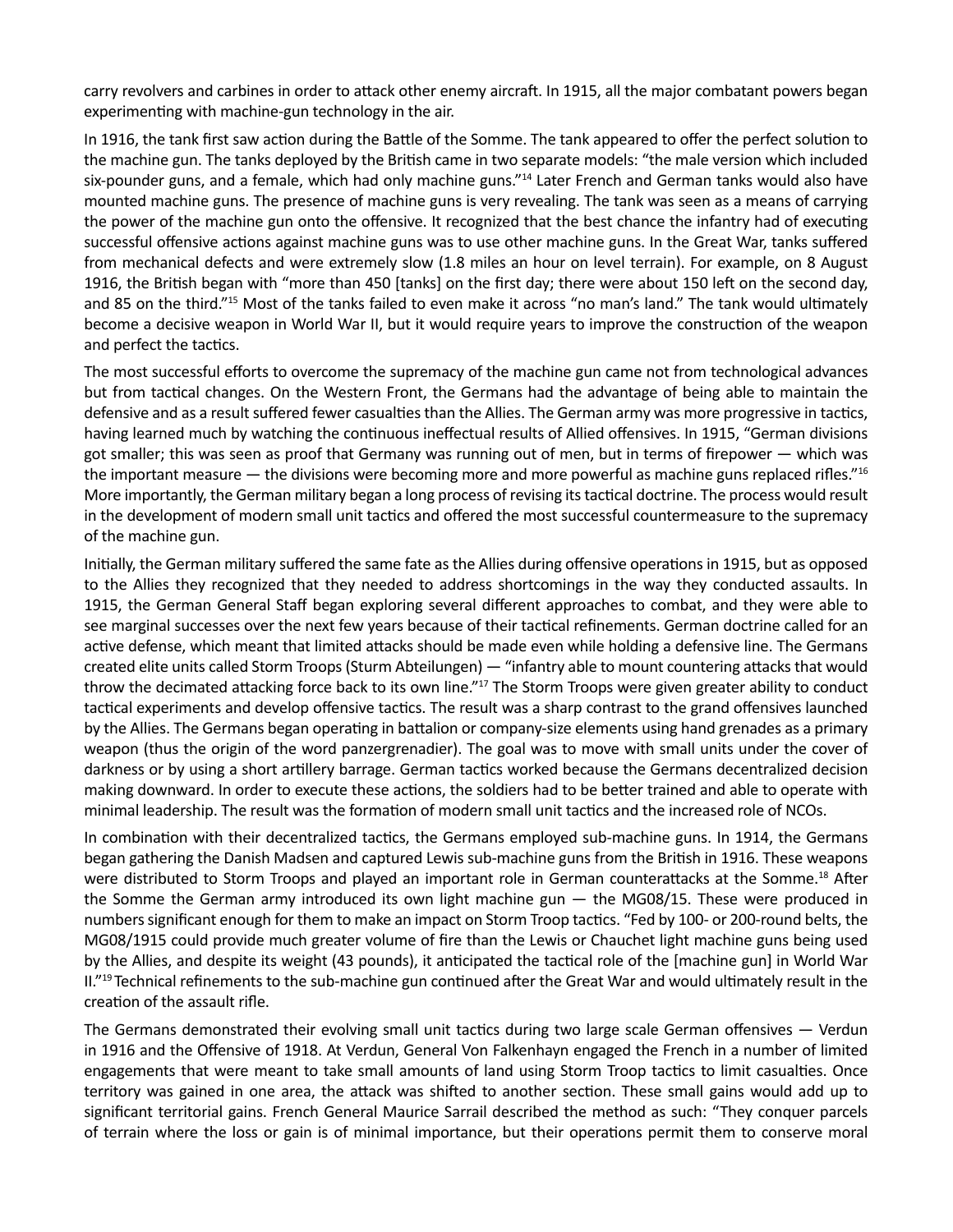ascendancy."<sup>20</sup> The German objective was to seize Verdun and annihilate the French when they attempted to reclaim the retention of which the French General Staff would be compelled to throw in every man they have."<sup>21</sup> In effect Verdun, "one [French] section of two guns was isolated [and] held off the enemy for 10 days and nights, during which They suffered roughly an equal number of casualties as the French. But this was still a far better ratio then the Allies' it. "It was fundamental to his plan that the place chosen for attack should be, for whatever reason, an objective for once Verdun was captured using superior German tactics, then the French would destroy themselves against German machine guns using inferior tactics. Though gains were made, the Germans failed to capture Verdun and endured significant losses in the effort. The Germans often found themselves in the same predicament that the Allies had. At the two guns are supposed to have fired in excess of 75,000 rounds."<sup>22</sup> But their tactics were marginally vindicated. offensives against the Germans, where they often suffered eight times the number of casualties as the defender.<sup>23</sup>

 The Germans came very close to victory using decentralized tactics in the 1918 offensive. With victory in the east over Russia, the Germans found themselves with a numerical superiority on the Western Front. The strength of their position was only temporary as the U.S. was now entering the war, and the Allies would soon (and once again) the Kaiserschlacht (Kaiser's Battle). Unlike all of the previous failed Allied assaults against the German trenches, the Germans would achieve a significant territorial gain. "By the time the Storm Troops led the great German offensive continually being refined and disseminated throughout the army. "The Landwehr troops learned to fight in platoons and sections, rather then lining up each rifle company in a traditional skirmish line. [sic] For the first time, NCOs found themselves given a real job of leadership — making their own tactical decisions."25 The change placed an emphasis on outnumber the Germans. In March 1918, the Germans gambled on one last offensive in an effort to win the war of March 1918, German infantry tactics had changed beyond recognition."24 The tactics of the Storm Troops were short artillery bombardments (Sturmreifschiessen), the empowerment of small unit leaders, and by passing strong points such as the machine-gun positions.26 The policy of bypassing strong points would be further refined after the Great War and would become the foundation of blitzkrieg (lightning war) tactics of World War II. The result was an

overall improvement of the entire German army's ability to defeat the machine gun's domination of the battlefield.<br>The success of these tactics was remarkable. On the first day alone, German forces took about 98.5 square m The success of these tactics was remarkable. On the first day alone, German forces took about 98.5 square miles whole of the 140 days of the Somme offensive in 1916."<sup>27</sup> Ultimately, the German's tactical refinements came too during the advance while the newly arriving American numbers in May rose from 430,000 to 650,000.<sup>28</sup> The gamble had been lost, and the German government realized that defeat was inevitable. There is a certain amount of irony in the fact that it was the German army that found the key to the breakthrough, but they would ultimately lose the of territory, "which was about the total amount of German-held territory re-conquered by the British during the late. Despite their success after one week, the German army was unable to advance further. They had achieved the greatest gains in territory since the stalemate began in late 1914. But in doing so, they incurred 239,000 casualties Great War.

 There were a number of technological advances introduced during the Great War, but the machine gun was the most of small unit tactics developed by the Germans — not the grand offensives of the Allies — that provided the best radically change the strategies and tactics used by militaries in the future. decisive. WWI European powers failed to recognize how the machine gun would impact their tactics; they all believed it would be the power of the offense that would be decisive in future wars. They were proved wrong in numerous battles which resulted in significant loss of life for minimal territorial gains. Ultimately, it was the implementation solution. The machine gun was the decisive weapon of the Great War, and its introduction to the battlefield would

## **Notes**

<sup>1</sup> Holger H. Herwig, *The Marne, 1914, The Opening of World War I and the Battle that Change the World (NY: Random* House, 2009), 57.

<sup>2</sup> Alan Kramer, *Dynamics of Destruction, Culture and Mass Killing in the First World War (NY: Oxford University Press,* Inc., 2007), 77.

<sup>3</sup> Gary Sheffield, *War on the Western Front, In the Trenches of World War I* (NY: Osprey Publishing, 2008), 96.

<sup>4</sup> Tony Ashworth, *Trench Warfare 1914-1918, The Live and Let Live System* (NY: Holmes & Meier Publishers, Inc., 1980), 240.

5 Kramer, 78-79.

6 Llewellyn Woodward, *Great Britain and the War of 1914-1918* (London: Methuen and CO LTD, 1967),139.